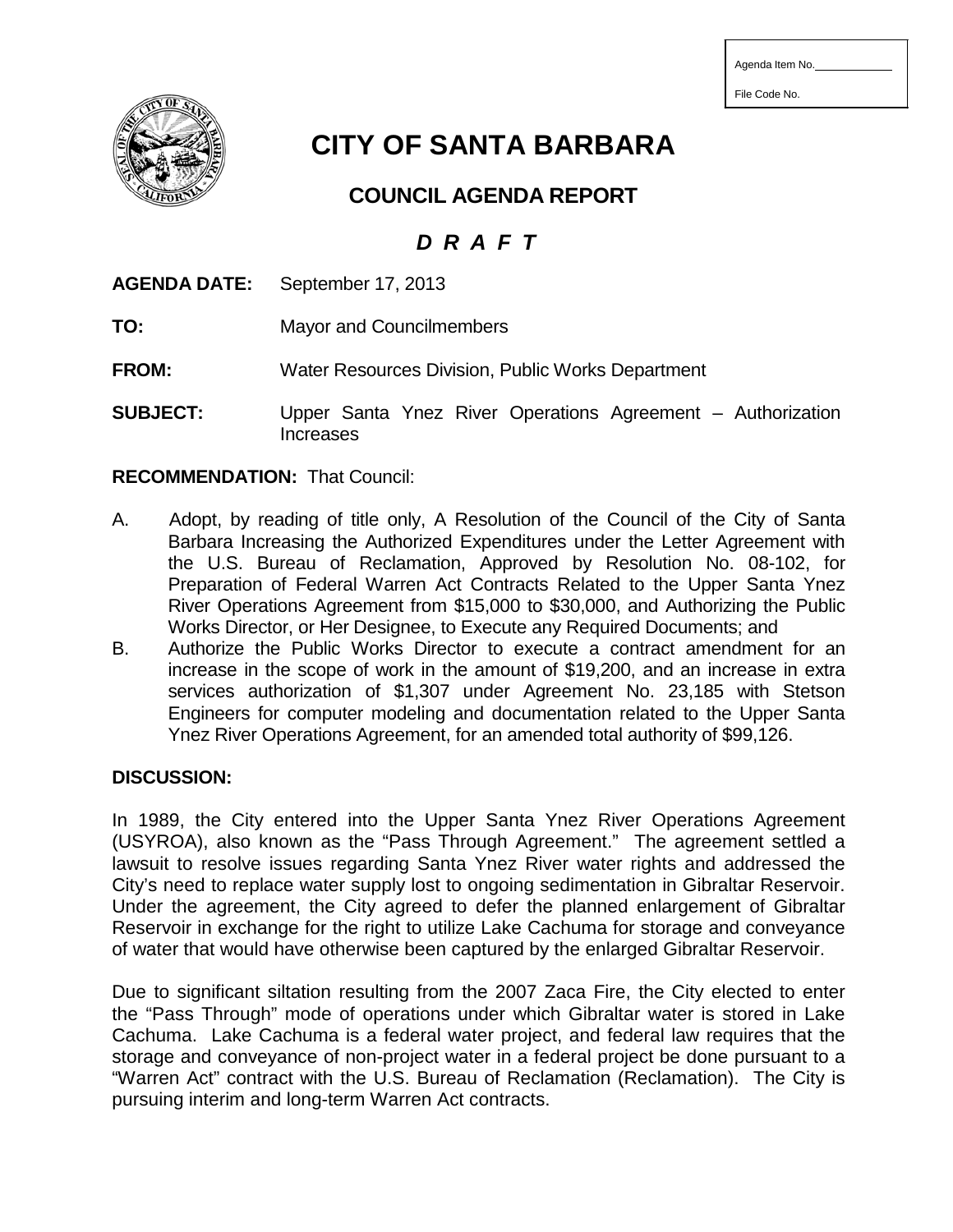Council Agenda Report Upper Santa Ynez River Operations Agreement – Authorization Increases September 17, 2013 Page 2

*Letter Agreement with Reclamation:* On November 11, 2008, Council adopted Resolution No. 08-102, which authorized the Public Works Director to execute a Letter Agreement with Reclamation initiating work on the required Warren Act contracts, with expenditures up to \$15,000. Since that time, there have been numerous meetings and phone conferences to determine the information needed for environmental analysis in support of the proposed Warren Act contracts. This included Reclamation's participation in the preparation of a comprehensive hydrologic analysis of Pass Through operations by Stetson Engineers (discussed below). The current status is that an Environmental Assessment is being drafted, with the goal of finalizing the document within the next month. Payments to Reclamation to date total \$14,740. The recommended increase will result in total authorization of \$30,000, and will be sufficient to complete the environmental work and develop the Warren Act contracts.

*Professional Services Agreement with Stetson Engineers:* On August 25, 2009, Council approved Agreement No. 23,185 in the amount of \$40,700 with Stetson Engineers to provide computer modeling services and documentation in support of environmental analysis required as a part of developing the Warren Act contracts. On May 1, 2012, Council authorized an amendment increasing the total authorization to \$78,619 to provide for modeling of five operational scenarios as requested by the USYROA Technical Committee.

Stetson's work to date has included defining the Gibraltar operating assumptions, modifying and testing the existing Santa Ynez River Hydrology Model to incorporate Pass Through operations, presenting their work to the Technical Committee, preparing two draft hydrologic reports, and producing the final hydrologic report. The final report is now being used by Reclamation for environmental analysis. The remaining task is to provide technical support during the preparation of the environmental document and public comment period. It has required more time than originally anticipated and the previously approved extra services authorization has been used to develop and model an unanticipated sixth scenario requested by the Technical Committee. The recommended increase in authorization will provide funds for technical support during the remainder of the environmental process and restore the extra services budget to ensure that Stetson's services are available for timely response during the remainder of the Warren Act process.

The Water Commission reviewed the proposed increases at its meeting of September  $9, 2013$  and voted  $\_\_$  to  $\_\_$  to  $\_\_$ 

## **BUDGET/FINANCIAL INFORMATION:**

There are sufficient funds in the Fiscal Year 2014 Water Fund Operating Budget for the recommended increases in authorizations. The Stetson Engineers contract amendment is available for review at the City Clerk's Office. No change in the letter agreement with Reclamation is required.

**PREPARED BY:** Rebecca Bjork, Water Resources Manager/BF/has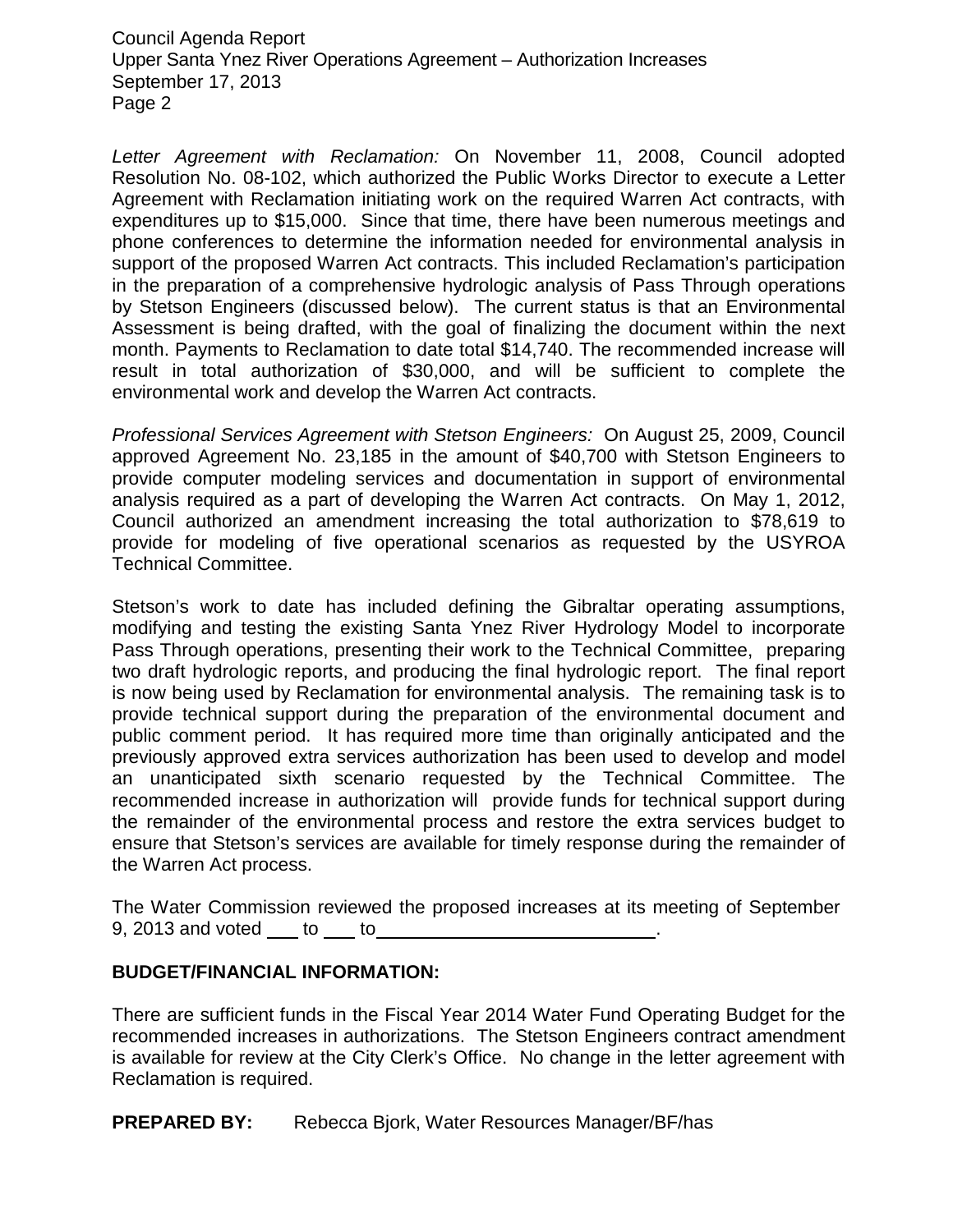Council Agenda Report Upper Santa Ynez River Operations Agreement – Authorization Increases September 17, 2013 Page 3

- **SUBMITTED BY:** Christine F. Andersen, Public Works Director
- **APPROVED BY:** City Administrator's Office